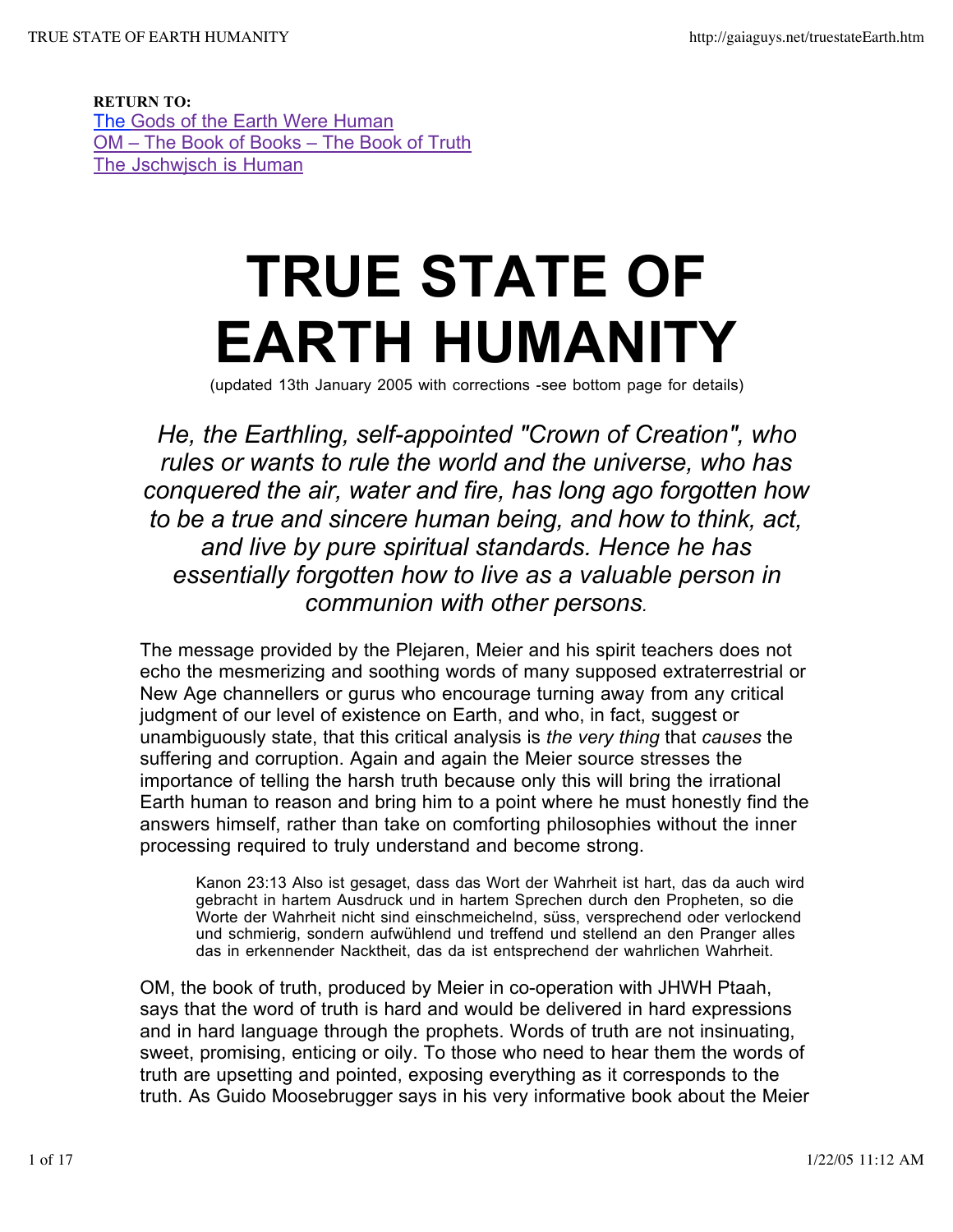case, *And Still They Fly*, the necessary clarity can not be accomplished any other way. Aggressive language is needed to loosen the compacted soil so that new seeds can sprout up.

The following is an excerpt from explanations about Earth humanity as recorded by Billy Meier in 1975 in the book Arahat Athersata. (This excerpt and translation has been taken from the FIGU publication, *Life in the Spiritual and Physical.)*

Wo die Natur in ihren schöpfungsgegebenen Gesetzen und Geboten lebt und unberührt ist von Menschenhand und noch völlig unberührt ihr Dasein vollbringt, da herrschen absolute und vollkommene Schönheit, Kraft, Würde und harmonische Grösse ohne jegliche Hierarchie. Überall dort aber, wo Spuren menschlicher Eingriffe gewollter unlogischer Ordnung und Korrekturen sichtbar werden, dort fällt alle Schönheit, Kraft, Würde, Ordnung und Grösse dahin. Die Harmonie wird zerstört, verändert und gar zur Unmöglichkeit gemacht. Es wird so die Natur völlig ungewollt Zeuge der Unvernunft und des Unverstandes des Erdenmenschen, der sich doch so gerne als Krone der Schöpfung bezeichnet. Als selbsternannte Krone der Schöpfung lebt er in diesem seinem Wahn und ist sich nicht bewusst dessen, dass er sich nur eine Krone aufgesetzt hat, derer er nicht würdig ist. Es handelt sich dabei um eine Krone, die ihm viel zu gross ist und die er nicht zu tragen vermag und die ihn unter ihrem Gewicht zu zermalmen droht.

Wahrlich, der Erdenmensch hat sich bis zur Jetztzeit, jetzt im dritten Jahrtausend, 'herrlich weit' vorangebracht und entwickelt und sich selbst an den Rand eines tiefen Abgrundes und vor die Fänge der Bestie Wahnsinn gebracht – getrieben durch Irrlehren und Kulte bösester Ausartungen, die Hass, Gier, Laster, Not, Lüste und Blutvergiessen hervorbrachten. Und er, der Erdenmensch, die selbsternannte Krone der Schöpfung, er, der die Welt und das All beherrscht oder beherrschen will, der Luft, Wasser und Feuer bezwungen hat, er hat schon vor undenklich langer Zeit verlernt, wahrer und wahrster Mensch zu sein und nach reinen geistigen Normen zu denken, zu handeln und zu leben. Daher hat er auch grundlegend verlernt, als wertvoller Mensch in der Gemeinschaft Mensch selbst zu leben. Er hat verlernt, als wertvoller Mensch in der Gemeinschaft unter Menschen zu leben. Alle seine Formen streben nach rein materiell- und materialistischen Dingen und Belangen und er missachtet dabei böse alle Dinge des Geistigen, des Fortschrittes, der Liebe, der Wahrheit, des Wissens, der Logik und der Weisheit.

Where nature exists by the Creative laws and commandments, untouched by human hand, and untouched accomplishes its existence, there reigns absolute and perfect beauty, strength, dignity, and harmonious greatness without any hierarchy. However, wherever there are traces of human intervention, deliberate illogical order and corrections become visible, (and) all beauty, strength, dignity, order, and greatness disappear. Harmony is destroyed, changed, and made impossible. Nature then becomes, unintentionally, a witness to the lack of reason and the lack of judgment of the Earthling, who likes to call himself the "Crown of Creation". As a self-appointed crown of Creation, man lives in his delusion, unaware of the fact that he has put on a crown of which he is unworthy. The crown in question is far too large for him and he cannot wear it, for it threatens to crush him under its weight.

Truly the Earthling has developed and "splendidly advanced" to the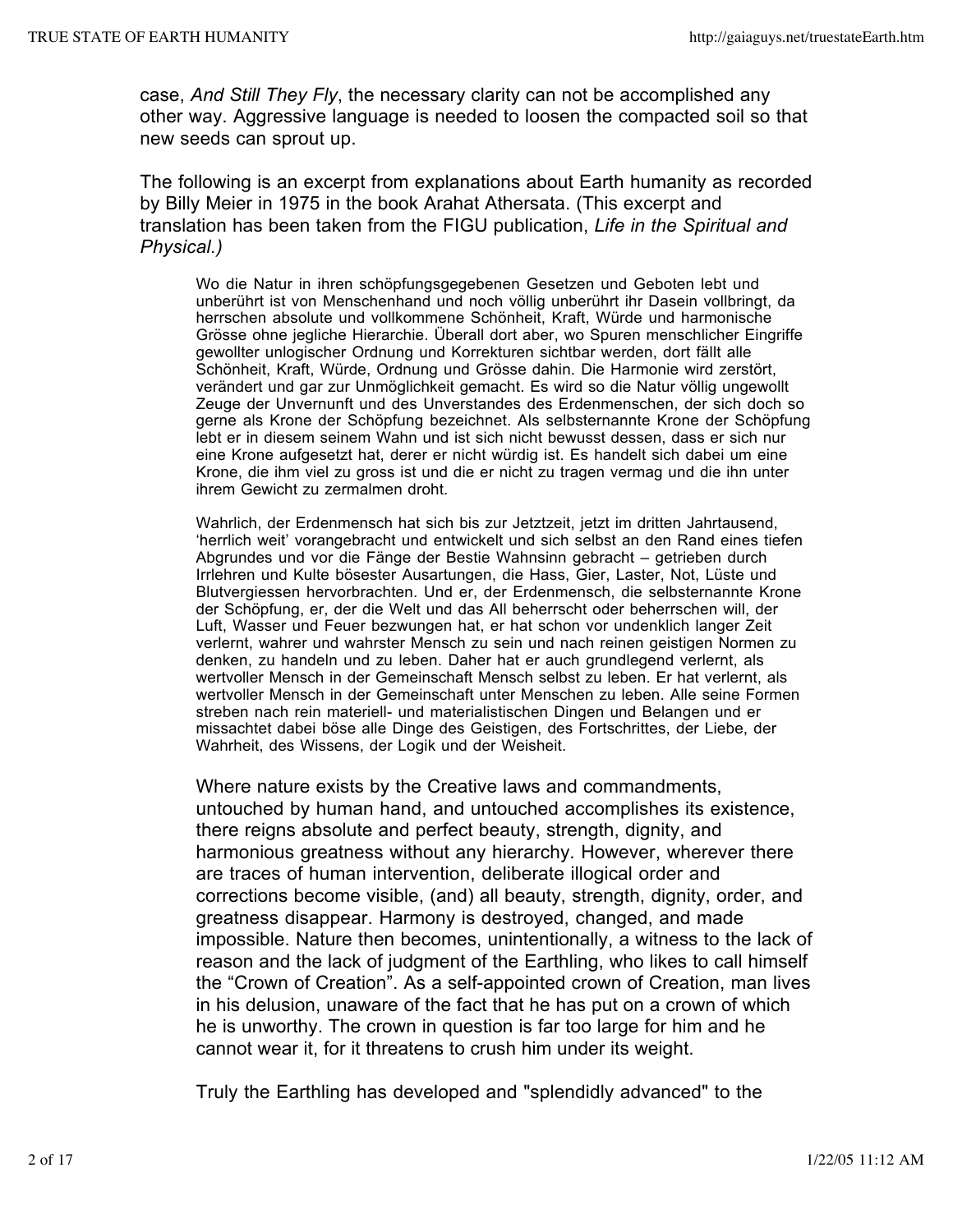turning point of the approaching year 2000. He has taken himself to the brink of a deep abyss and placed himself before the fangs of the beast of lunacy - driven by false doctrines and religious cults of malicious degeneration, which brought forth hatred, greed, vice, misery, lust, and bloodshed. He, the Earthling, self-appointed "Crown of Creation", who rules or wants to rule the world and the universe, who has conquered the air, water and fire, has long ago forgotten how to be a true and sincere human being, and how to think, act, and live by pure spiritual standards. Hence he has essentially forgotten how to live as a valuable person in communion with other persons. All his forms strive for pure material and materialistic objects and concerns, and he badly disregards all matters of the spirit, progress, love, truth, knowledge, logic, and wisdom.

This is just a small portion of a message, given Meier by the spirit form which is really nameless, but introduces itself by the Sanskrit name Arahat Athersata, which is beyond time and space, and which is recorded in OM and in the book *Arahat Athersata* as having also advised past prophets. The Arahat Athersata delivers this important book – a message to the Earthly humanity explaining circumstances of the human condition in regard to religion, politics and sciences and so forth - with strident admonitions that the message never be falsified again! (Some of it, including the above excerpt has been printed in the English language booklet *Life in the Spiritual and Physical,* which is therefore required reading for any sincere seekers.)

You may ask, how do we determine that this highly evolved spirit form isn't just another dreamed up New Age spirit guide? I can reiterate that this source repeatedly stresses the necessity for people to, through their own efforts, using reasonable logic, come to their own conclusion. We can always begin by considering what fruits would come from this message, were it judged to be true by Earth humanity and acted on, and, of course, how the message corresponds to truth. Above all, as already mentioned, we are not asked to accept it through belief, rather to come to our decision through our own thinking and reasoning.)

Arahat Athersata p35. 145. Teile der Erdenmenschheit bleiben auf einem entwicklungshemmenden, niedrigen bewusstseinmässigen Niveau liegen, während sich andere Teile degenerieren.

146. Nur einige wenige Formen versuchen, sich nach vorn zu entwickeln, wobei sie aber auf religiöse und politische Hemmnisse stossen, durch die sie verwirrt und gestoppt werden.

In the book Arahat Athersata the we-form explains that part of Earth humanity remains lying on an evolution restricting, low measure grade of consciousness, while the other part degenerates. Only a few forms try to develop themselves forward, but they come up against religious and political restrictions, through which they are confused and stopped.

Krassester Egoismus ist die stärkste Triebfeder allen menschlichen Denkens, Tuns und Waltens, und dieses Geschlecht ist zu feige, sich dieser Tatsache bewusst zu werden und sie auch nur sich selbst im geheimen einzugestehen. Und weil es dem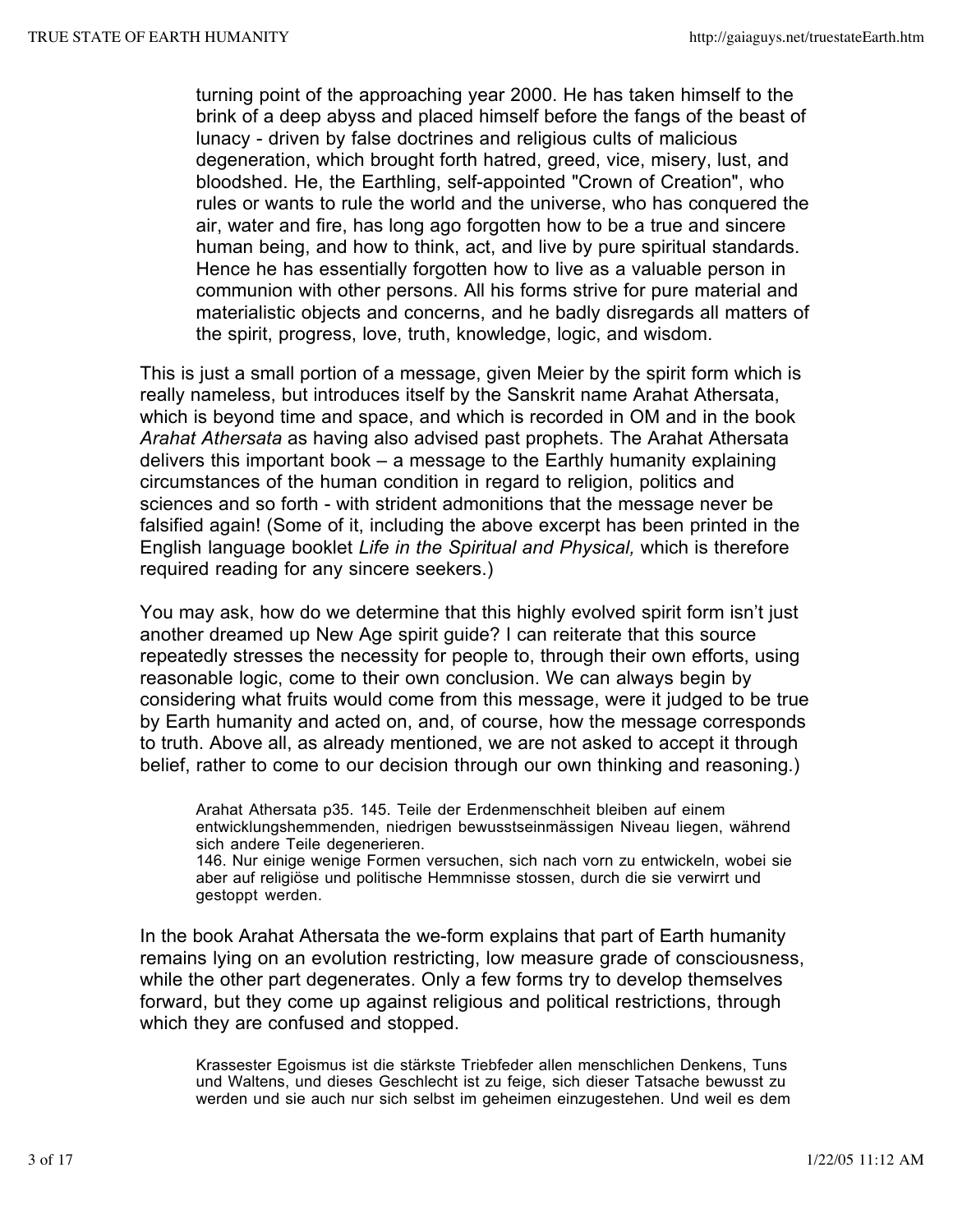Erdenmenschen an Mut für die Wahrheit gebricht, und weil er in verkommener Heuchelei sinnentfremdet einherlebt, gibt es kein Verstehen mehr unter den Menschen. Jeder Mensch lebt in sich abgekapselt für sich allein, sich selbst betrügend und verdammend und dem Nächsten die Atemluft vergönnend.

It says, egoism, in its crassest form, is the strongest motivation of all human thoughts and actions, and yet, mankind is too cowardly to become aware of this fact or to admit it to themselves, even secretly. Due to the Earthling's lack of courage to face the truth, and his distorted life-style of degenerate hypocrisy, human beings fail to understand each other. Every human being lives secluded from others, deceiving and condemning himself, while, at the same time, begrudging his fellowman each breath of air. (This excerpt and translation is also included in the booklet *"Life in the Spiritual and Physical."*)

A still more evolved spirit form who has also instructed past prophets, and who now instructs the prophet of the new time, is known to us by the name Petale. In the remarkable 1975 book *Dekalog*, (resp. *Dodekalog*) described as the re-delivery of the 12 commandments (with explanations) in their un-falsified form, this "we-form" explains the following.

Decalog, p.29,195. Mensch der Erde, du bist nicht besser und nicht schlechter als andere Lebensformen, doch aber um sehr vieles irregeleiteter als alles uns Bekannte. 196. Dies aber auch nur im Unwerte deiner irrealen und unverständlichen KULTISCHEN Religionen, die nicht ihresgleichen in allen uns bekannten Ebenen und Universen finden. 197. Dies aber ist nicht Schlechtigkeit noch Bösartigkeit von dir, denn du bist aus

bestimmten unlauteren Gründen nur irregeleitet worden, wodurch du der Ausbeutung, der Geistarmut (Anm. Bewusstseinsarmut) und der Sklaverei anheimgefallen bist.

198. So wäre es falsch, dir vorwürfig zu werden und dich des erlangten Verderbens zu beschuldigen.

199. Doch sei dir bewusst, dass du weiterhin diesem Verderben entgegeneilst, wenn du dich nicht abwendest vom Wege deiner irreealen Kult-Religionen, die der Wahrheit bösartig fremd sind.

200. Noch bist du wahrlich nicht ins Verderben gewandelt, doch aber wandelst du auf dem Wege zu diesem.

201. Dein gegenwärtiger Stand ist Unwissen, Irrung, Unrealität und Unweisheit, denn du lebst nicht im Werte des wahrlichen Wissens, sondern im irrealen Glauben an kultische Religionen, an einen Gott, Götter, Götzen, Heilige, Heiligenbilder, Idole und Ideale, die allesamt die bösesten Wegweiser der Strasse zum Verderben und der geistigen (Anm. bewusstseinsmässigen) Finsternis verkörpern.

Humans of Earth, you are neither better nor worse than other life forms. You are, however, much more misled than any other life form known to us. This predicament simply stems from the unworthiness of your unreal and irrational religious CULTS whose equal cannot be found on any other level or universe known to us. This state neither springs from depravity nor viciousness on your part. You have been misled for specific dishonest reasons, and thus you have fallen prey to exploitation, spiritual deprivation [of the consciousness], and enslavement.

This is not due to wickedness or maliciousness on your part, because, out of certain unexplained [as at 1975] grounds, you have been wrongly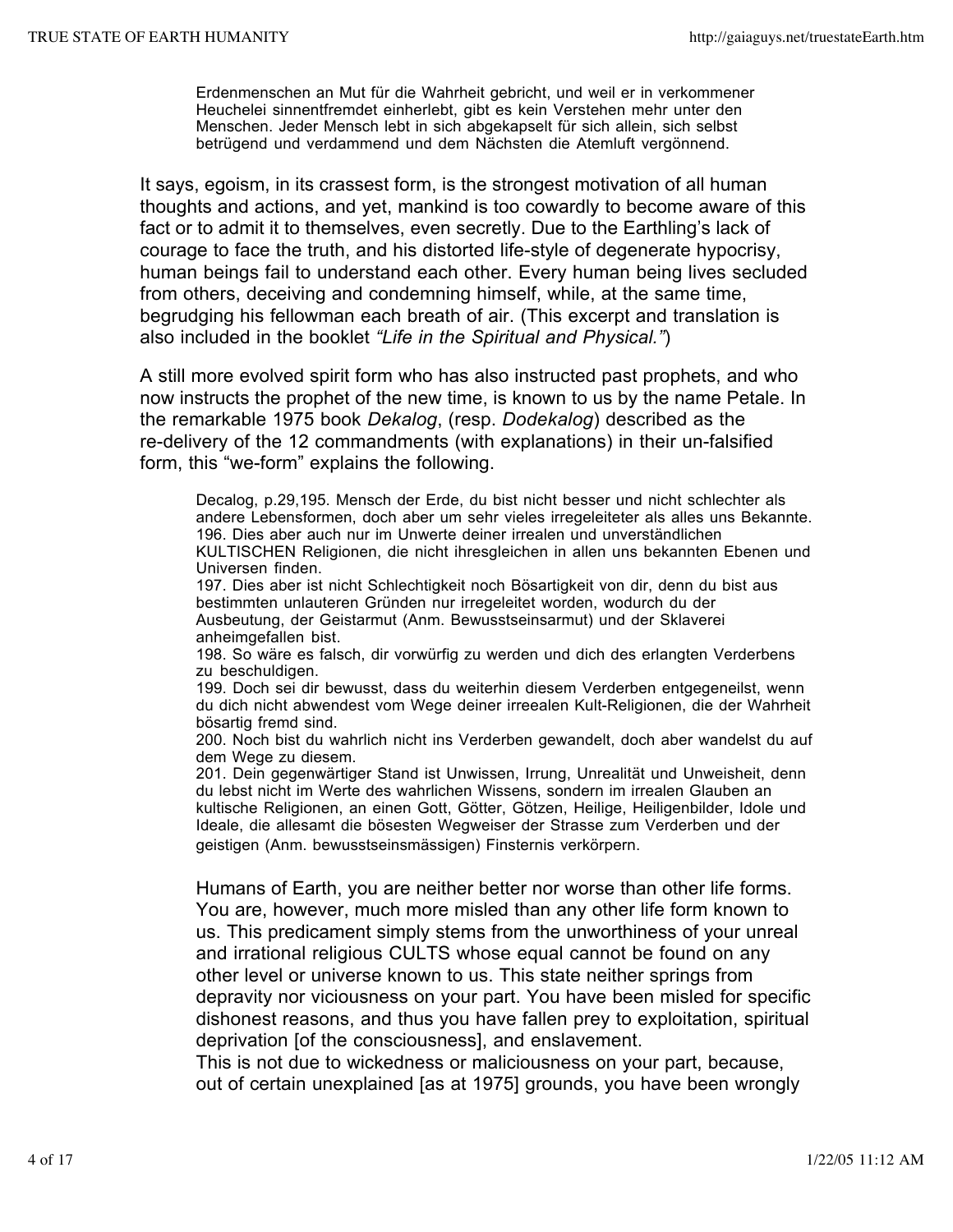led, which has caused you to fall to exploitation, spiritual poverty and consciousness poverty, and to slavery.

It would be wrong to reproach you and hold you to blame for this resulting ruin and corruption. Yet you must be conscious that you rush towards further corruption and ruin if you do not turn away from these false cult religions that are maliciously strange from the truth. You have [as of 1975] really not yet wandered into ruin but, you are on the way to it. As you don't live in the values of true knowledge but in wrong belief in cult religions, your present state is ignorance, error, unreality, and lack of wisdom. Cultish religions - belief in a god, gods, false deities, saints, holy pictures, icons, ideals altogether embody the evilest sign-post to the street to ruin and to spiritual and consciousness darkness.

OM, Kanon 32:41 Religionen und Sektiererei sind wie das Gift des Skorpions, das dem Menschen das Bewusstsein raubt oder ihn tötet; der Weise und Wissende weicht dem Skorpion aus, der Schwachsinnige aber fasst ihn mit der blossen Hand.

Religions and sects are like the poison of scorpions which robs the human of his consciousness, or kills him. The wise and knowing push back the scorpion, but the weak-sensed grasps it with the bare hand.

While it was not Earth humanity's fault that these false teachings were introduced on Earth, this source says that Earth humanity has been responsible to a large extent for maintaining and spreading the lies and evil. OM provides more on this topic in the prophet Henok's account of how the Earth Human was corrupted, and allowed himself to be corrupted by the "sons and daughters of Heaven", as I explain later.

In *And Still They Fly,* Guido Moosebrugger writes,

The interest of the Pleiadians in the destiny of earth can first be traced to historical events of the distant past. The Pleiadians are descendants of our common ancestors who originated in the Lyra and Vega systems (from whom the Pleiadians descended) and inhabited our planet a very long time ago. As a result, they influenced the development of the Earth population in both negative and positive respects. Unfortunately, they caused a great deal of suffering by grievous wrongdoing. Nonetheless, the inhabitants of earth on their own initiative all too readily accepted them and promoted them until they eventually became so malicious that we still suffer the consequences of their various degeneracies to this very day. And so the Plejaren feel partly responsible for assisting us in correcting these things.

(Guido Moosebrugger also relates that, the reverse side of the coin is that without premature contact with the knowledge and capabilities of the extraterrestrials, earth human would still be vegetating along as cavemen in the Stone Age.)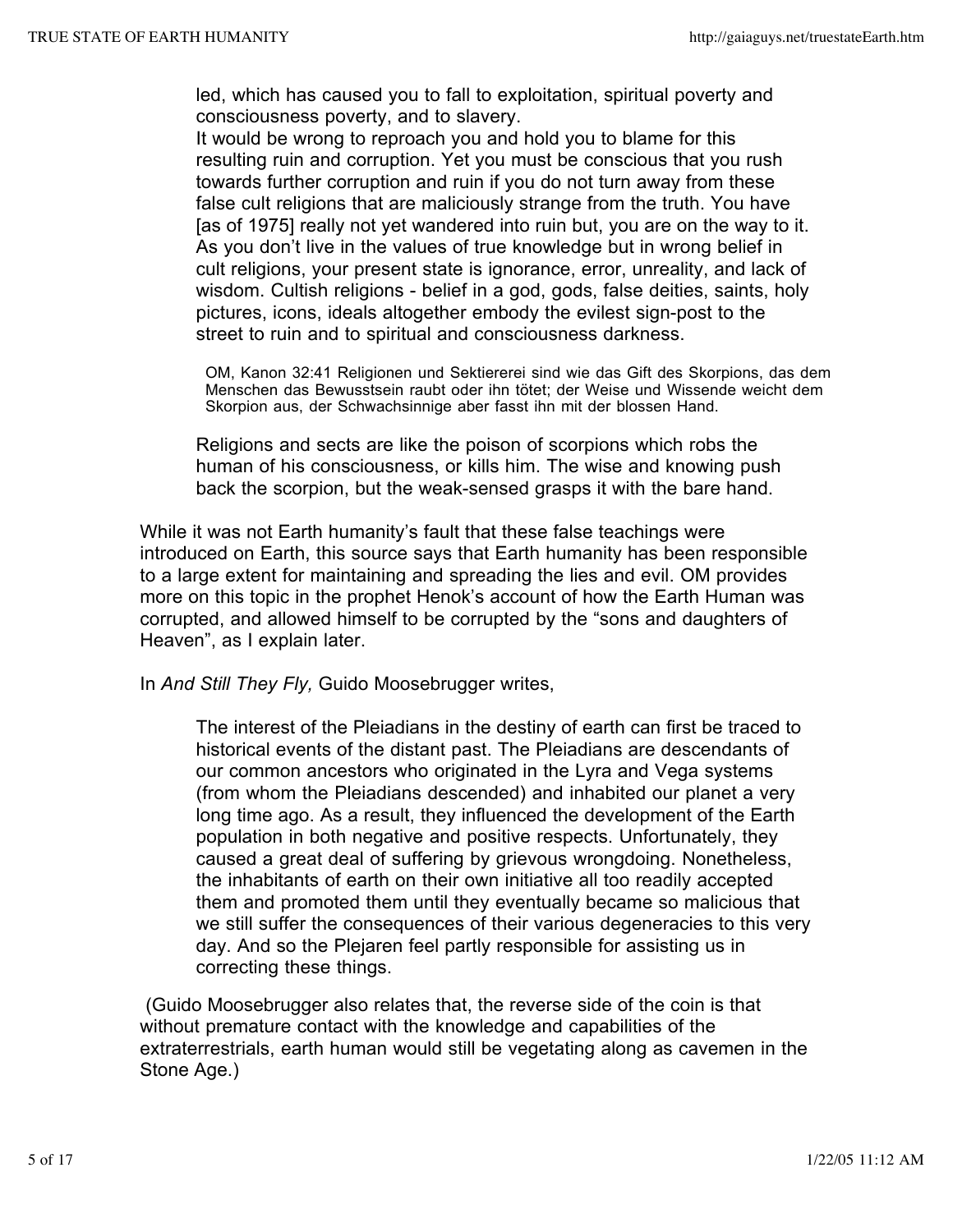Included in the extensive contact notes from conversations between Billy Meier and the Plejaran, and to be found within other of the FIGU texts, are startling accounts of some of the history of extraterrestrial involvement and intervention on this planet. Online, at the FIGU website, you can start to get an appreciation of the enormity of the given history by reading contact 251. This also provides an important insight into the cosmic context within which we, here on Earth, now fit, and it helps us understand how we may be viewed by advanced extraterrestrial races, who possess a far greater, cosmic perspective.

Kanon 52:8 Die Götter der Erde waren Menschen.

9. Sie kamen aus den Weiten des Universums, von fremden Systemen, Galaxien und Welten.

10. Sie erhoben sich auf der Erde widerrechtlich über die Menschen, sich Gott nennend, den Schöpfer.

11. Sie shufen Sekten und Religionen, auf dass der Erdenmensch davon abhängig sei und gläubig.

12. Und sie forderten, dass der Mensch sie, die Götter als Schöpfer anbete.

13. Damit der Mensch der Erde versklavt sei und von den Göttern abhängig auf alle Zeit.

14. Und jeder Gott schuf sich eine eigene Religion und setzte sich als Schöpfer über die Menschen, die ihm gläubig verfielen.

15. Und viele der Götter waren ausgeartet und bösartig, besessen von Machtgier und allem Uebel.

16. Sie erliessen Gesetze des Todes, der Strafe und des Verderbens, und sie mordeten, so ihnen danach zumute war.

17. Und der Mensch der Erde war unwissend und kannte nicht die Wahrheit.

18. Also folgten die Völker dem jeweiligen Gott ihrer Religion, und sie verfielen in die Finsternis des Glaubens:

19. Dass Gott der Schöpfer sei und der Erzeuger des Lebens.

20. Denn nicht sagte ein Gott die Wahrheit, dass er gleich den Menschen Mensch sei.

21. Also ward das Wissen verborgen, dass auch Gott ein Mensch ist, über dem ebenfalls die Schöpfung als höchste Kraft des Lebens steht.

In OM, canon 52, our prophet explains in more general terms. The gods of the Earth were humans who came out of the depths of the Universes from strange systems, galaxies and worlds, and they wrongly raised themselves up over the people on Earth, calling themselves God the Creator. They produced sects and religions on which the Earth human became dependent and believing [rather than knowing and thinking]. The gods demanded that the Earth human worship them as Creator, and this way the Earth human would be enslaved and dependent on the gods for all time.

Every god produced his own religion and set himself as the Creator over the people, who fell into belief in him. And many of the gods were degenerated and malicious and were possessed of a greed for might and all evil. They allowed laws of death, punishment and corruption and they murdered as the mood took them. And the human of the Earth was ignorant and did not know the truth, and so the people followed the god of their religion. They fell in the darkness of the belief that god is the Creator and the producer of life, because not one god told the truth, that they, like the human, were human. And so the knowledge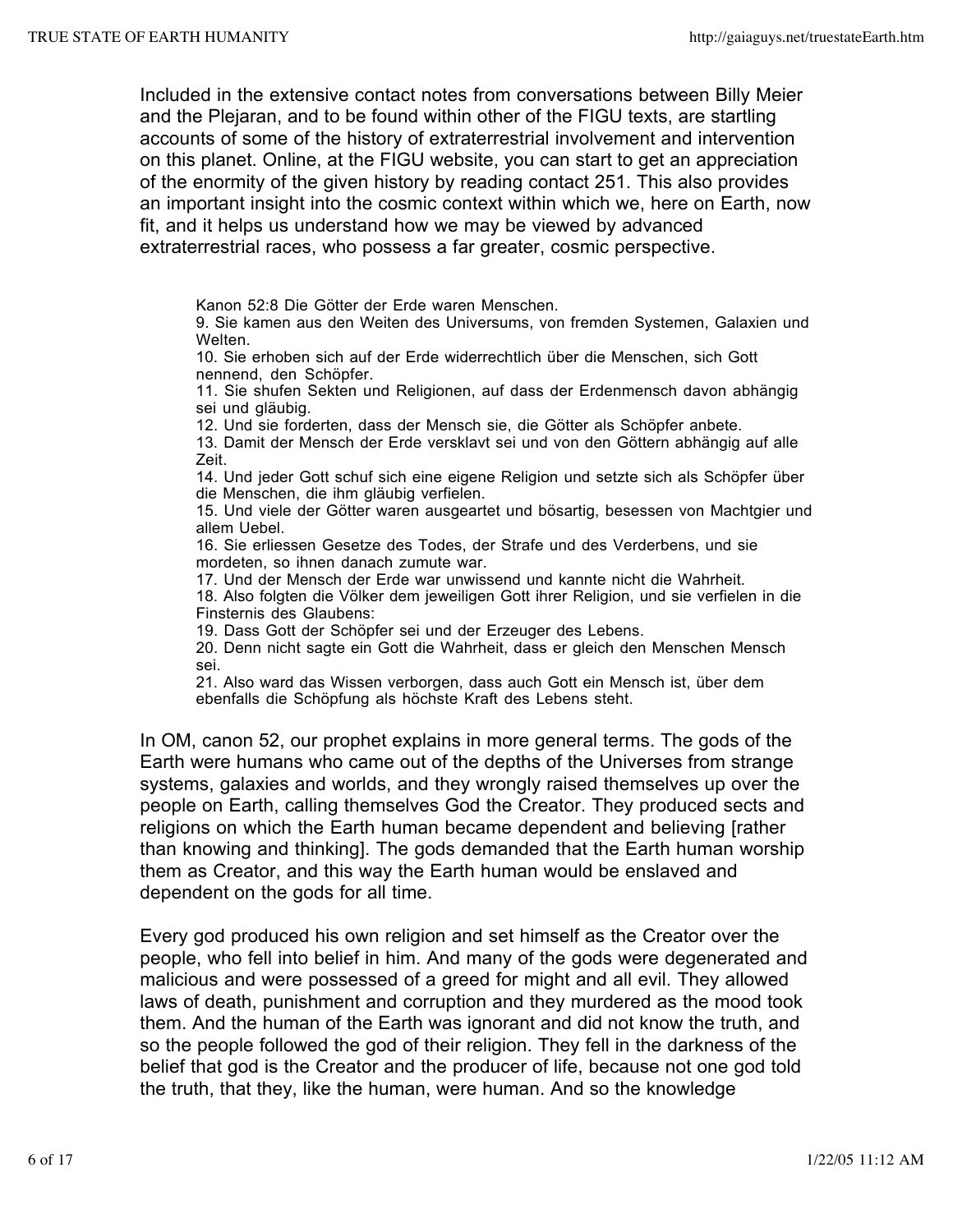remained hidden that god was a human and that Creation, the highest power of life, stands over him.

While OM begins with clear descriptions of a genuine JHWH, (The word *god* means Jschwjsch/JHWH) who is a true, human, king of wisdom, canon 52 is dedicated to spelling out very clearly the difference between gods who were humans, who misrepresented themselves to Earth people as Creators, and the Creation, which is the highest power of all. This section does speak of "god" in the singular, but appears to describe the situation regarding gods in general. It does not specifically indicate a particular god. However this source does make it clear elsewhere that, for instance, JAHWE, the god of the Old Testament, more than qualifies for this canon 52 description. The Plejaren woman, Semjase, said to Billy Meier on their 39th contact:

*"You terrestrials refer to him as the God from the Bible, but we named him "Jehovah the Unjust and Cruel". His death took place approximately 2,150 years ago. He was a very evil and power hungry life form who ruled during the same period as another, kind JHWH, and who led countless human beings on Earth to death and destruction... "*

(The capitalisation of the "G" in "God" in my work is as a result of it being positioned at the beginning of the sentence. In German the word Gott is always written with a capital G.)

Kanon 52:27 Gott ist ein machtgieriger Raumfahrer, ein Mensch, der mit böser Macht und mit barbarischen Gesetzen und Geboten alles zu beherrschen versucht.

28. Die Schöpfung aber ist Frieden und Liebe, und allein ihre Gesetze und Gebote gewährleisten das Leben.

35. Die Schöpfung ist weise und voller unaufhörlicher Wunder. 36. Gott aber hat nur Menschenwissen und ist voller Unlogik, wie dies nur einem Menschen eigen sein kann. 37. Die Schöpfung ist das Höchste und Vollkommenste, und ebenso sind dies

auch ihre Gesetze und Gebote.

38. Gott aber ist so unvollkommen, wie dies ein Mensch nur sein kann, denn er befiehlt Glauben, Rache und Unvollkommenheit.

47. Die Gesetze und Gebote der Scöpfung sich einheitlich fur alles Leben und gelten gesamtuniversell in Liebe.

48. Die Gesetze und Gebote Gottes gelten aber nur immer dort, wo er regiert und wo ihm die Menschen hörig sind.

OM's explanation includes the following points. God was a might-greedy space-traveler, a human who with evil might and with barbaric laws and directives attempted to control everything, but the Creation is peace and love and only its laws and directives guarantee life. God has only human knowledge and is full of illogic (voller Unlogik), as can only be with a human, while the Creation is wise and full of unceasing wonder. The Creation is the highest and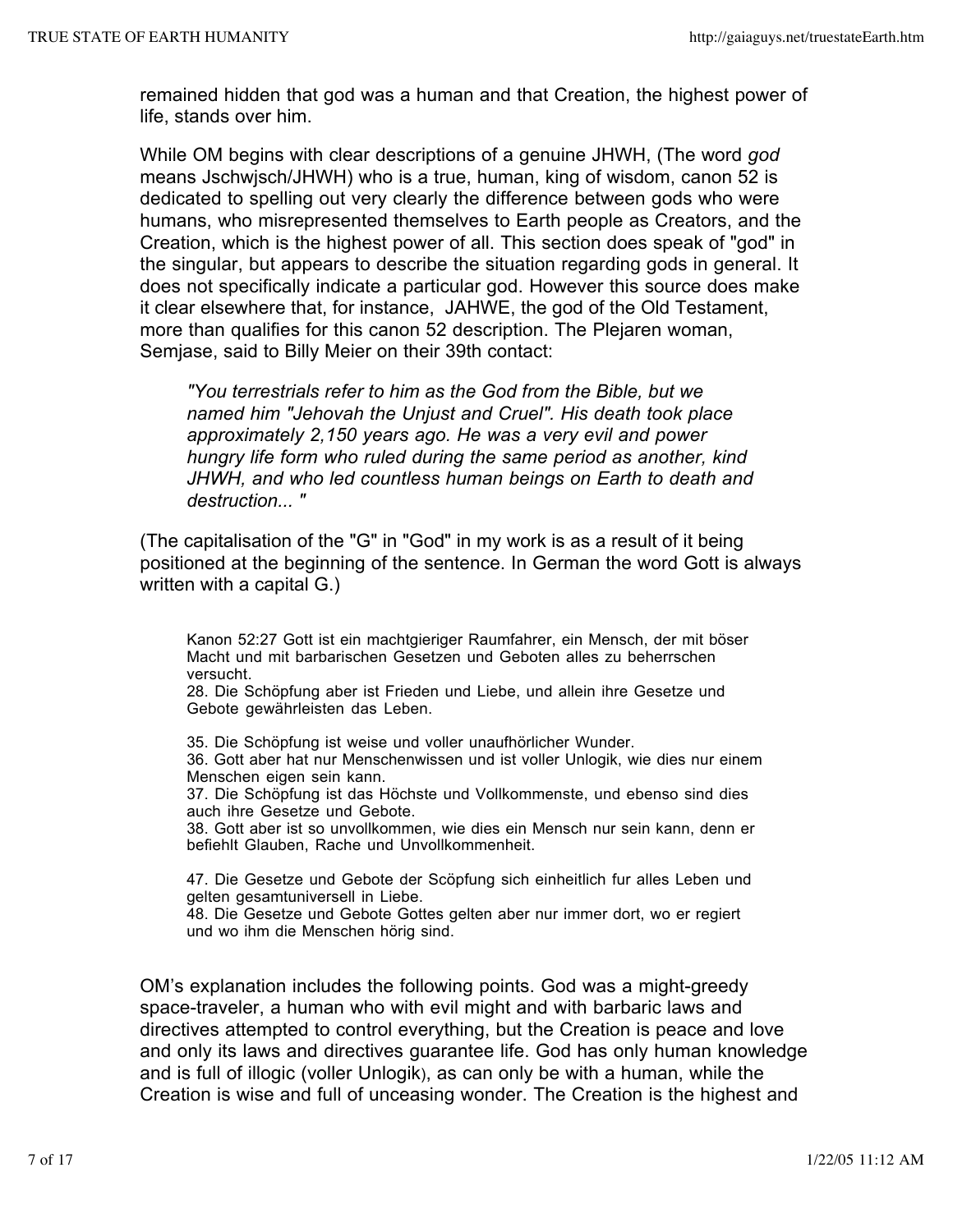most perfect, as are its laws and directives, but god is so imperfect, as only a human can be, because he orders belief, revenge and imperfection. The laws and directives of Creation are uniform for all life and carry weight entirely universally in love, but the laws and directives of god carry weight only where he governs, and where the people are slaves to him.

In *And Still They Fly,* Guido writes a very helpful description of Creation. "Creation is the most tremendous mass of pure spirit energy existing in our Universe. Creation is the greatest and most powerful elementary force in the entire universe, inconceivable in its knowledge, wisdom, truth, love, logic, and justice. Creation is the originator of all creations, which means that it created all the worlds and everything pertaining thereto, and is thus the BEING and NON-BEING of life."

OM contains an account of how people from the far reaches of space came to earth thousands of years ago and how some of them, against the knowledge and orders of their leader, mingled with the primitive people already on Earth. This act was forbidden by their JHWH and it resulted in a great deal of evil and corruption of the people and set in train the conditions for, and the beginnings of, the cults and religions. This (following) account comes from the section in OM described as the retransmission of original writings by the prophet Henok, a version of which apparently in a greatly falsified form is known by bible scholars and others as the book of Enoch, a book which was left out of the Christian bible because, despite the distortions, it still came too close to the truth.

Kanon 31:42 Und Henok tuete seine Pflicht bei den Menschengeschlechtern der Erde, doch er ward gespottet von den Narren, gleichsam dem Propheten der Neuzeit. 43. Es ward aber geboren Henok als Erdenmensch und Prophet 9 308 Jahre vor der Zeit des Propheten Jmmanuel, und also 11 245 Jahre vor dem Propheten der Neuzeit, und also ward er wohl Erdenmensch durch Geburt auf Erden, derweil aber sein Ursprung ward auf Lasan, das da ist eine Welt sehr fern der Erde.

Canon 31 verse 42 says that Henok carried out his obligation to the humankind of the Earth yet he was mocked by the fools, as is the prophet of the new time. The JHWH explains that Henok taught his people at the age of 40. [This is presumably when he told them the below story.] He was born as an Earth human and prophet 9,308 years before the time of the prophet Jmmanuel, and therefore 11,245 years before the prophet of the new time, therefore he was wholly an Earth human through his birth on Earth. However his origin [as a previous reincarnation of the same spirit form] was on Lasan, which is a world very far from Earth.

The following events which I relate in an *incomplete* form, but with the main storyline in tact, seemingly occurred much earlier - 378, 418 years before Henok's first birth on Earth! It should be born in mind that in OM certain individual leaders have been named for their role in the story, but those are among some details I have left out to reduce the length of this account. (I can't do justice to the complete story and there is truly no substitute for reading all this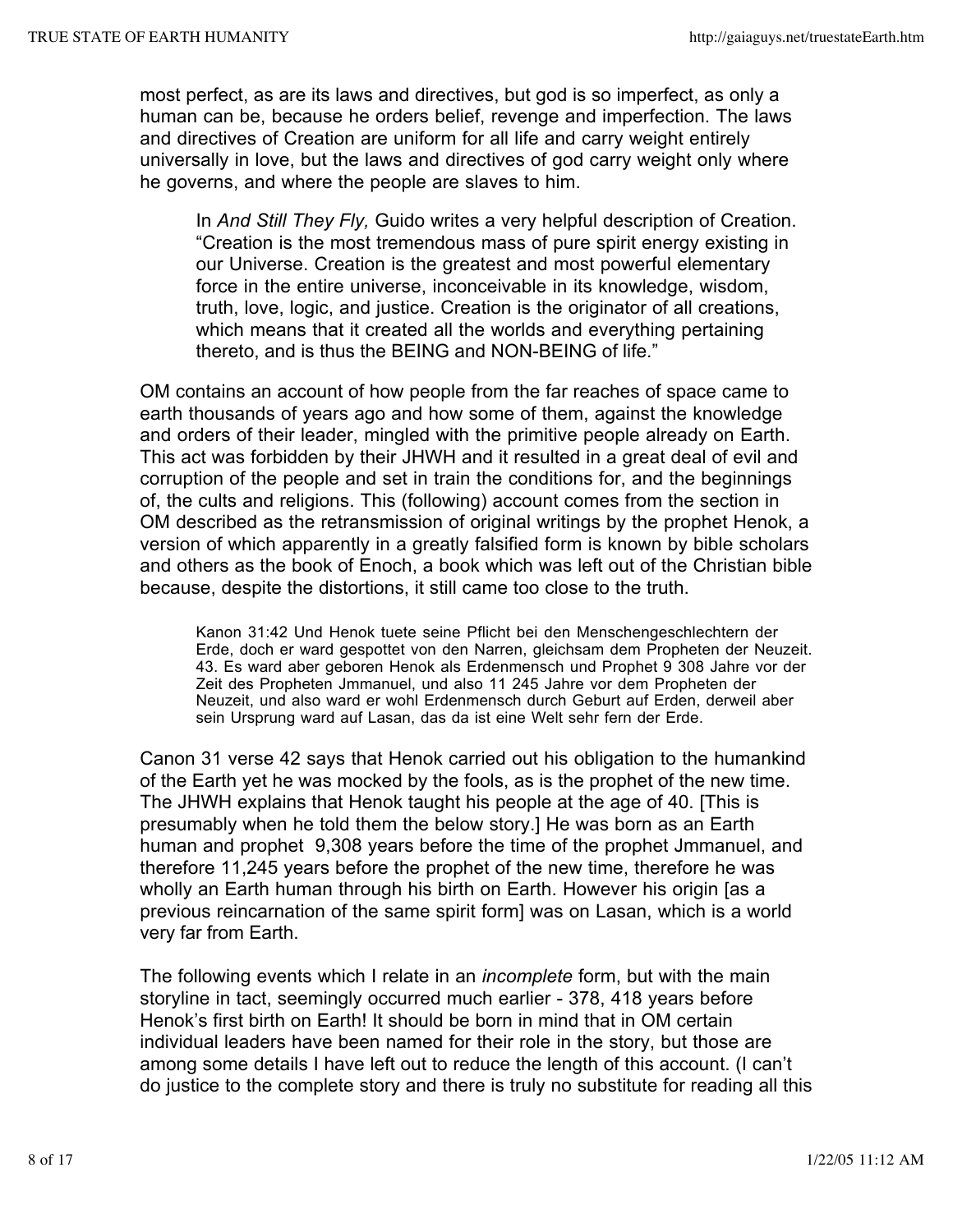material in full. In no way does my writing do adequate justice to the contents of OM. You can view the German section by scrolling to the end of this page.)

Henok's account goes something like this. One day, when the number of humans of the Earth had increased, the sons and daughters of heaven\* (or celestial sons and daughters) came to Earth. They were the far travelers from the depths of the Universe. The Earth humankind were still wild and unruly, but both the women and the men were very beautiful. When the sons and daughters of heaven saw the beauty of the humankind on Earth they lusted after them. They talked amongst themselves and decided that they would choose for themselves Earth women and men and produce descendents with them, and establish their own people. But such an act was forbidden by the JHWH, the highest leader of the sons and daughters of heaven, and so, as they feared his punishment, they all swore an oath binding them to silence, so that he would not find out what they had done.

(\*The word "heaven" here refers to the sky, rather than to Heaven, the supernatural home of "God". The sons and daughters of heaven were flesh and blood humans, as was god.)

Because the humankind of the Earth were differently formed than the sons and daughters of heaven they bore descendents who were different from themselves, who grew quickly and were bigger than the Earth people, and so they were also bigger than the sons and daughters of heaven. They grew on to become giants who measured 33 feet in height (30 els).

There were many descendents and after a few generations their numbers increased, but they became wild and unruly like the Earth people from whom they had come. As the giants grew in number there was an increasing food shortage all over the land. The giants consumed everything belonging to the Earth human and then, in hunger, they turned to attacking the Earth humans themselves, and the sons and daughters of heaven. They imprisoned, slaughtered and ate them. The giants only became more evil and wicked and many people fled their persecution. When the giants could no longer find the Earth people, and sons and daughters of heaven, they began to disgrace all animals that moved. Therefore they slept with the animals. They also killed them and ate each other too. This way they had nourishment from flesh, and blood to drink. The giants lived for a long time on Earth and then became infertile and died out.

Henok tells that the evil on the Earth was produced through these events.

The heavens' sons and daughters and Earth people who had fled the giants lived together, and they had become like the giants - characterized by all kinds of evil, wild and degenerate, and living a riotous life. They also tempted other people foreign to them to evil, and made war on them. The sons and daughters of heaven, because of their wrong behavior, had been banished by the JHWH and had to live among the Earth people, although they had much longer lives of 1200 years. They taught the Earth people all kinds of things and also revealed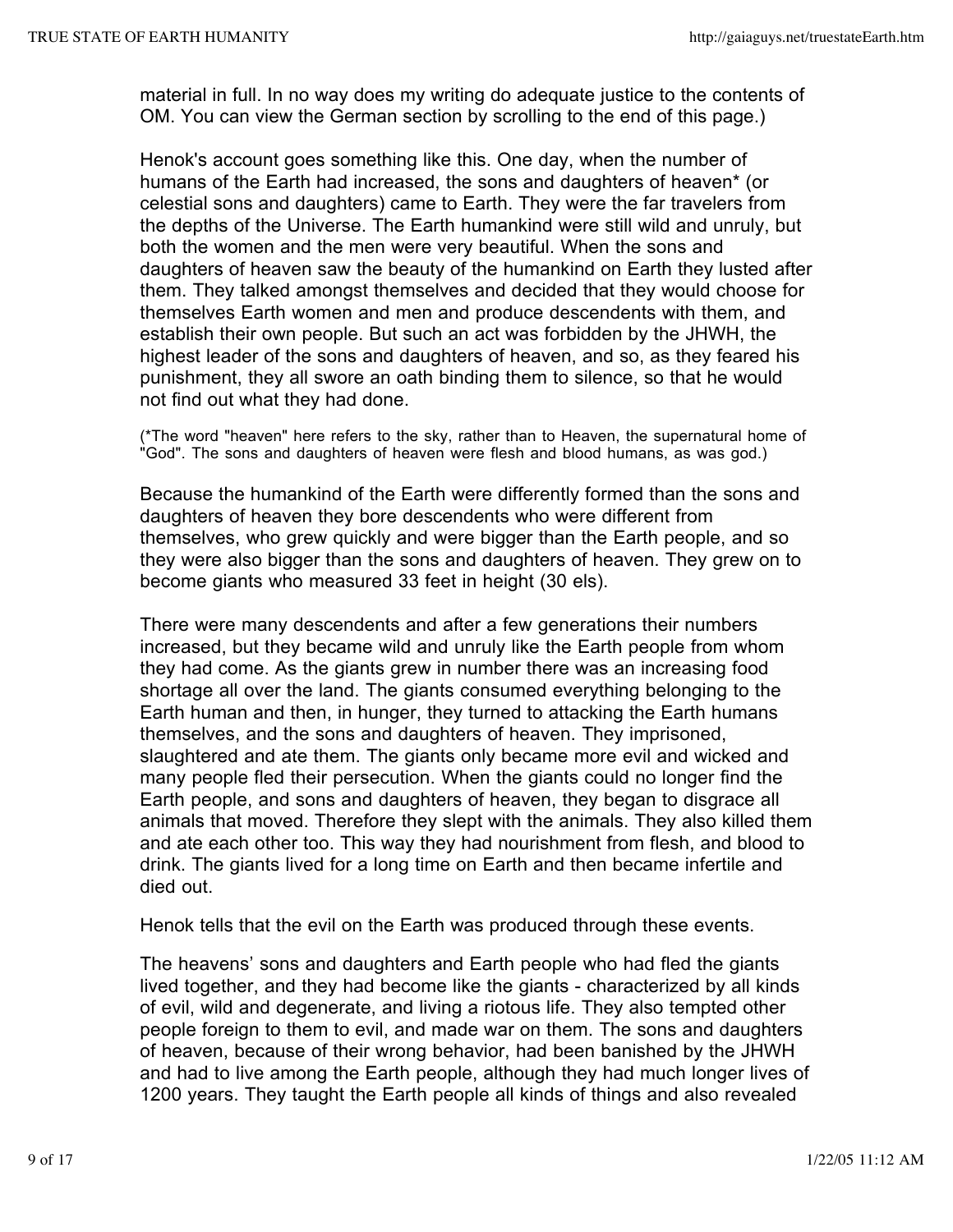secret knowledge. The Earth people were teachable ["gelehrige – docile, teachable, intelligent"] students. And so they were instructed in all kinds of things, in craft and arts and different kinds of thinking. They were instructed in both good and evil. Meanwhile, everywhere the wickedness born through the giants was taking greater hold and spreading out. And the people learned to find and work metal, make swords, knives, armour and shields. They learned fighting and also how to make jewelry and decorate their bodies with jewelry and paint and precious stones. They learned to manufacture dyes and among other things, the women learned to beautify their eyebrows.

There was soon great unrighteousness and whoring on Earth because all people were corrupted and living according to the wrong teaching and to their own advantage. Much true and false teaching was spread which came from the far travelers from the depths of the Universe and also from the humankind of the Earth, who had fallen to wickedness and unrighteousness through the evil acts of the giants. They learned all kinds of things and this included the laws and directives of Creation. But the people were corrupted and so they wandered the wrong way and would not follow the truth.

When the JHWH learned of all of these terrible things taking place on the Earth, caused by the sons and daughters of heaven against his instruction, he was horrified, but said that such evil could only continue for so long, and it was only a matter of time before the people destroyed themselves. And so they did, through the manufacture of "death suns" built from the "stones of life".

According to OM, a correctional measure against all this was attempted by another JHWH thousands of years later, in which, under his guidance, and with the help of the same reincarnated spirit forms who had committed the crime thousands of years earlier, more descendents were produced on Earth who this time would be just like sons and daughters of heaven. This time was the occasion in which Adam was produced (and this is where the account in the Talmud Jmmanuel begins). However, again the people were corrupted and led astray, and the correctional measures apparently failed. It was because of this further non-adherence to the laws and directives of Creation that on the instruction of the JHWH, Henok was produced (through the JHWH's leader Gabriel and an Earthly woman Sarana) to teach the people anew, and to warn them against allowing such devastation to occur again.

OM explains that Creation brought forth prophets, who came through their own decision and obligation, to instruct Earth humanity in the Creational laws and directives, but the prophets have always been mocked and persecuted and their teachings falsified. Noahndakan was another example of this.

Kanon 31:19 Es war Noahndakan ein Prophet des JHWH und gesendet unter das Volk der Erde, so er zu bezeugen hatte die Wahrheit, dass da keine andere Schöpfung sei nebst der Schöpfung, doch es spotteten ihn die Menschen der Erde, und also mussten sie dafür büssen durch eigene Schuld und Unvernunft in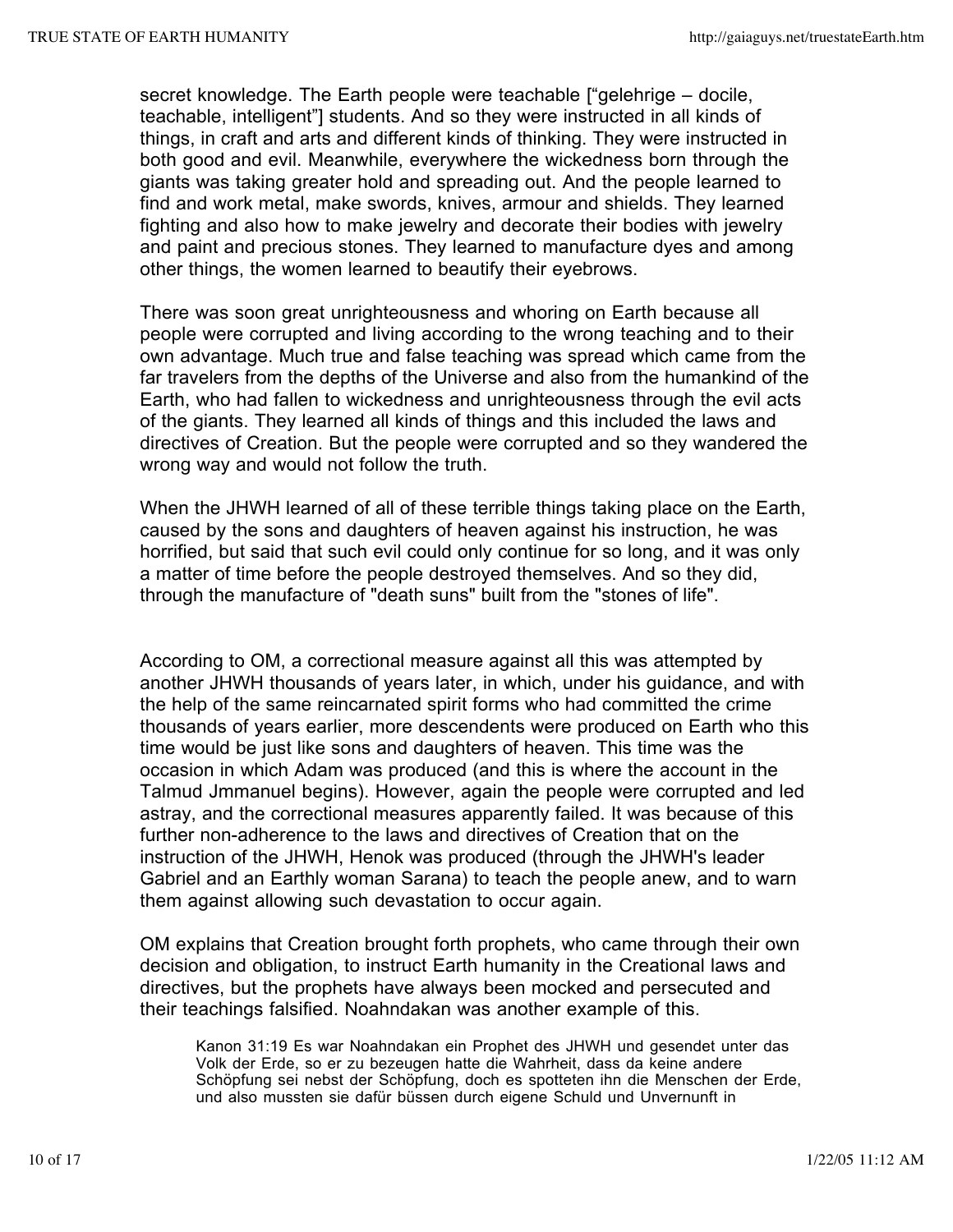Millionenzahl, weil sie sich selbst ausschlossen aus der Arche und ertranken in den wilden Wassern.

20. Es schwätzeten die Spötter und die Häupter des Volkes zu Noahndakan, dass er stehe in offenkundigem Irrtum und verwirret sei in seinem Reden und Denken.

Noahndakan was a prophet of the JHWH and was sent among the people of the Earth to bear witness to the truth, that no other Creation existed next to the Creation. But the people of the Earth mocked Noahndakan and so they had to do penance through their own blame and lack of reason in their millions because they excluded themselves from the ark and drowned in the wild waters. The mockers and leaders of the people chattered about Noahndakan, that he stood in manifest error and was confused in his talking and thinking.

21. Noahndakan aber sprach, dass er überbringe eine Botschaft des JHWH und aufrichtigen Rat, dass da werde sein eine grosse Flut der Wasser viele Wochen lang, ausgelöset durch ein Wandergestirn, das da shon often Unheil bringete.

22. Es wolleten die Menschen aber nicht hören auf Noahndakan, und also wolleten sie nicht wissen die Wahrheit um das Wandergestirn, also sie nicht befolgeten den Rat, zu verlassen das gefährdete Land oder zu erbauen Archen gleich Noahndakan tuete.

Noahdakan had carried over a message of the JHWH and sincere advice that there would be a great flood of water many weeks long caused by a travelling star [planetoid] that had already often brought disaster. But the people would not listen to Noahndakan, and therefore they would not know the truth around the travelling star, therefore they did not follow the advice to vacate the endangered land or to build arks as Noahndakan did.

Canon 31:25 which seems to be quoting the JHWH of today says:

25. Wahrlich, Noahndakans Volk ware ein blindes Volk, gleicher Blindheit aber leiden heute alle Menschengeschlechter der Erde, und neuerlich trauert der Prophet um die Blindheit seines Volkes.

Truly, Noahndakans people were a blind people, the same blindness from which all the humankind of the Earth suffer today. And newly grieves the prophet over the blindness of his people.

(The discovery in 1963 of the Talmud Jmmanuel, demonstrated by Professor Deardorff to be the genuine account of the life and teachings of the prophet Jmmanuel, shows us just how the teachings of the prophet Jmmanuel had also been corrupted and made us hostile to the truth of the renewed, un-falsified teachings of OM.)

In OM the prophet of the new time -our prophet - in an immense act of love teaches us and appeals to us once again to rise above our corruption and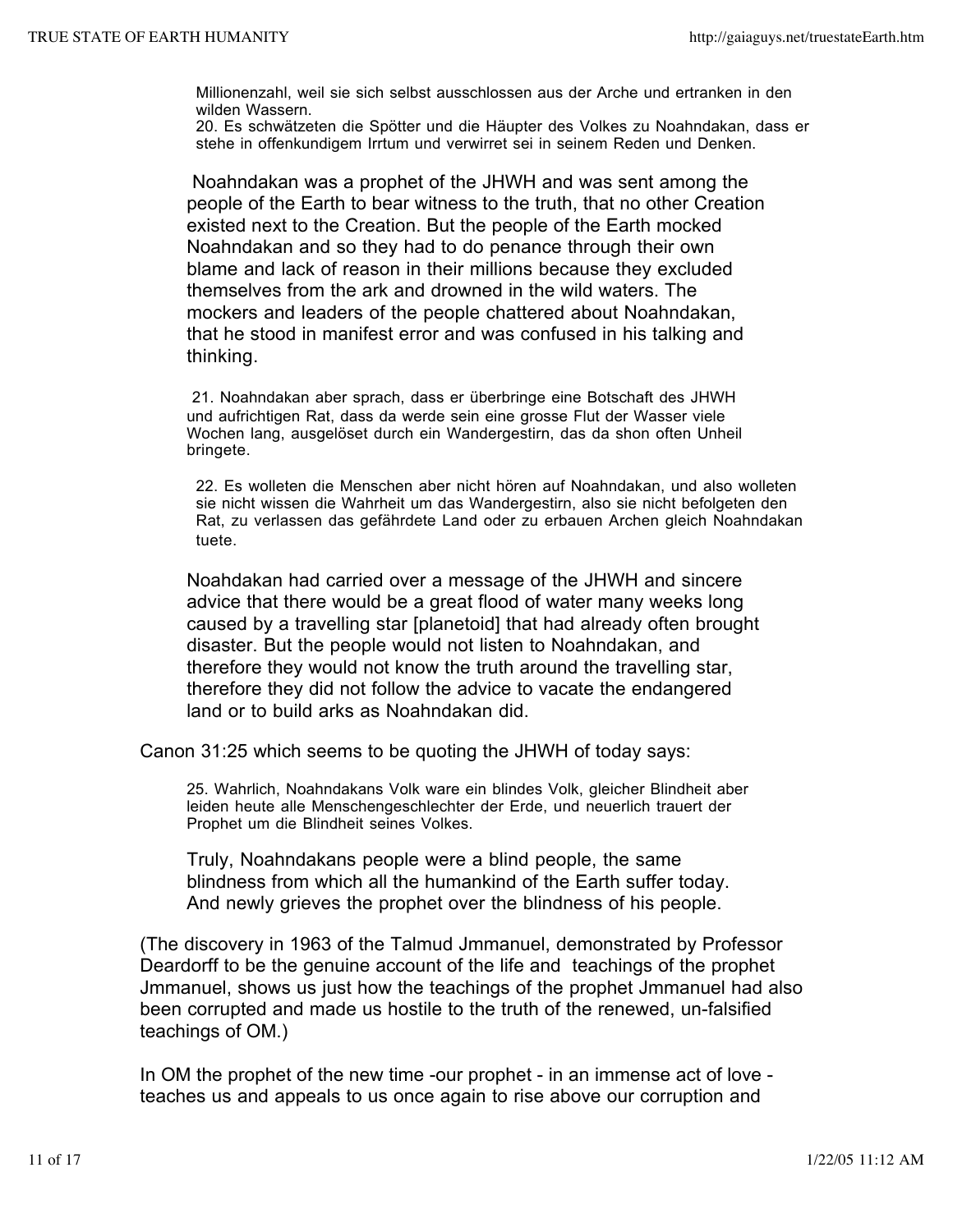madness. The prophet delivers boundless love and breathtaking spiritual teaching - and the harsh language of truth.

## **5.The Creation Itself is Your Spirit**

(German section concerning the sons and daughters of heaven)

OM Kanon 31:107. Also ward ich unterrichtet in diesen Dingen durch den JHWH und durch seine Wächterengel, so ich die Menschen belehren möge auf Erden, also sie wissend sein sollen um das Woher ihrer Gattung. 108. Und es kreierte der Mensch aus seiner Erde heraus, aus kleinstem Leben der Pflanzen und Getier, also aber nicht in Gemeinschaftlichkeit mit einem Getier oder mit Pflanzen, so also in eigener Art und Gattung.

 109. Und es geschehete in jenen Tagen, nachdem die Menschenkinder der Erde sich gemehret hatten, dass da die Söhne und Töchter der Himmel zur Erde kamen, die da waren die Weithergereisten aus den Tiefen des Universums. 110. Es waren die Menschenkinder in jenen Tagen noch wild und unbändig, doch waren ihnen eigen Schönheit in grossem Masse, also den Weibchen und den Männchen. 111. Und es ersahen die Söhne und Töchter der Himmel die Schönheit der Menschenkinder der Erde, also nach ihnen gelüstete und sie rätig wurden untereinander und sprachen: "Wohlan, wir wollen uns Mannen und Weiber auswählen unter den Menschenkindern dieser Welt, so wir mit ihnen Nachkommen zeugen und eigene Völker gründen."

112. Es ward aber dieses Tun wider das Angeordnete des JHWH, der da war der oberste Führer der Weithergereisten aus den Tiefen des Universums.

113. Und es

hatte der oberste Führer, der JHWH, Unterführer, die da waren seine Stellvertreter unter den Söhnen und Töchtern der Himmel, die da gleichsam waren Wächter und genennet Wächterengel.

114. Unter ihnen aber war Semjasa, der oberste Führer der Unterführer, der da war in Verantwortung zum JHWH, und er sprach also zu den Söhnen und Töchtern der Himmel, als er gewahr wurde das Vorhaben derselben: "Wohlan, ich fürchte, dass ihr nicht willig seid, eure Tat auszuführen und dafür die drohende Strafe auf euch zu nehmen, denn ihr wisset sehr wohl, dass solches Tun im Verbote stehet durch den JHWH, also müsste ich allein die Strafe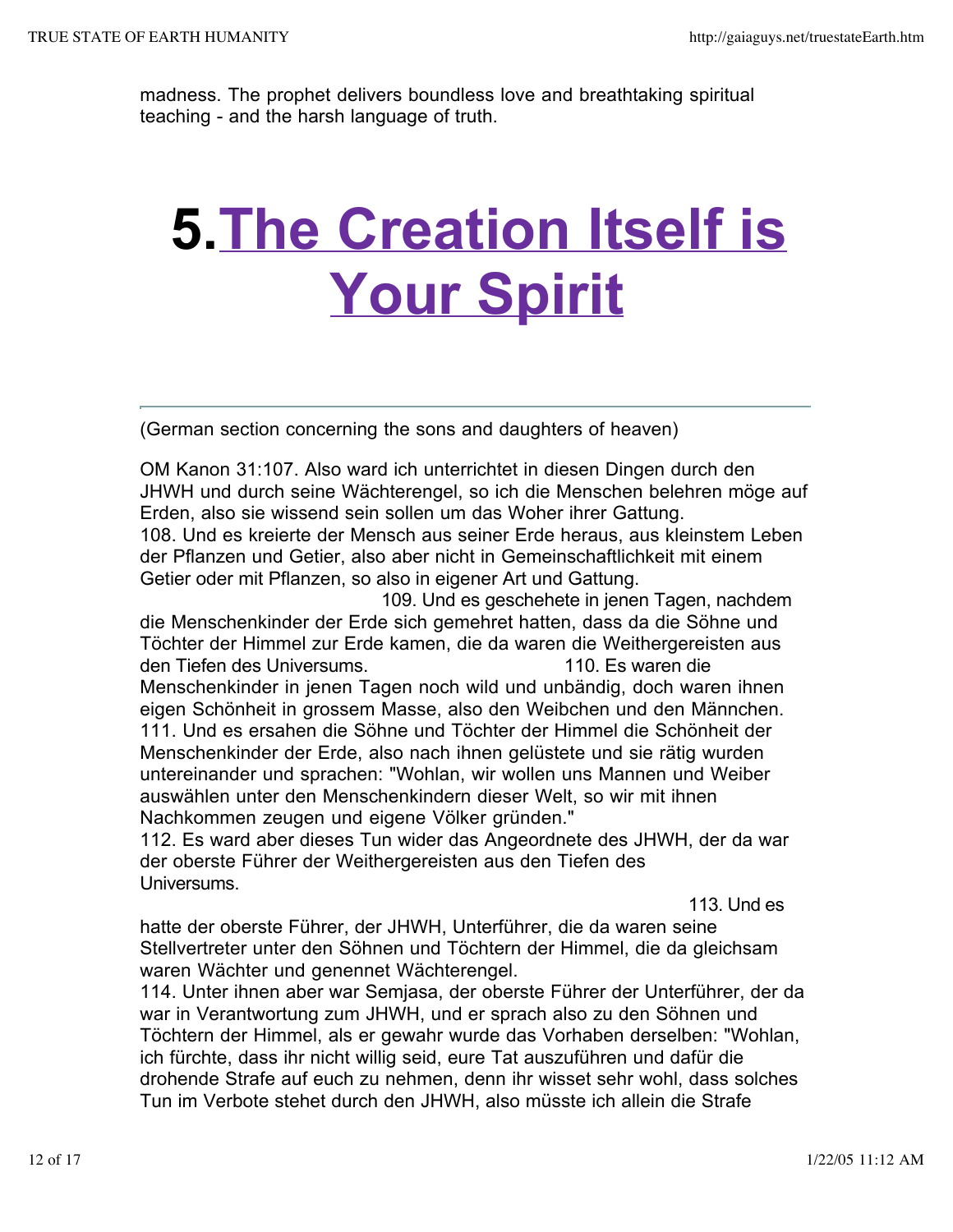erdulden müssen."

115. Es antworteten aber alle und sprachen: "Alle wollen wir einen Schwur tun zur Verbundenheit und uns untereinander dadurch verpflichten, unser Vorhaben nicht aufzugeben und dieses durchzuführen und Schweigen darüber zu bewahren, dass es der JHWH nicht erfahret."

116. Also schwuren sie alle zusammen und verpflichteten sich untereinander, und alsbald gingen sie heimlich weg, in der Zahl von Zweihundert, und flogen mit einem singenden Lichte zum Scheitel eines Berges.

117. Und als sie waren gelandet auf dem Scheitel des Berges, also schwuren sie sich ein andermal den Schwur des dunklen Bundes, und also benenneten sie den Berg des Schwures in ihrer Sprache Ardjs, was da saget Schwurberg. 118. Und es waren unter den Zweihundert der Oberste der Unterführer,

Semjasa, und also waren da unter allen anderen auch niederigere Unterführer, die da waren benennet mit den Namen Andanj, Ezekeel, Daanel,

Urakjbarameel, Arjjsa, Lunera, Akjbeel, Tamjela, Tamjel, Ramuela, Asaela, Asael, Batraala, Armers, Sarakajal, Arazjal, Turela, Jomael, Sartael, Satanon, Samsafel, Satana, Zakebel, Larjjsa und Terjel.

119. Also nahmen sich die Töchter und Söhne der Himmel Mannen und Weiber von den Menschenkindern der Erde, und die Töchter wähleten sich aus einen Mann, und jeder Sohn wählete sich aus ein Weib, und alsdann fingen sie an, hineinzugehen zu ihnen in zuchtlosem Vermischen.

120. Und es belehreten die Söhne und Töchter der Himmel ihre unrechtmässig genommenen Menschenkinder der Erde in allerlei Dingen der Handwerke und des Denkens, und sie macheten sie bekannt mit dem Schneiden der Wurzeln und allerlei Früchten und Pflanzen und mit dem Holze also.

121. Es kam aber die Zeit, da wurden schwanger die Weiber der Menschenkinder der Erde durch die Söhne der Himmel, und also wurden geschwängert die Töchter der Himmel durch die Mannen der Menschenkinder der Erde.

122. Es ward aber, dass die Menschenkinder der Erde waren anders geartet als die Söhne und Töchter der Himmel, also sie gebäreten Nachkommen, die da anders waren als sie.

123. Und sie gebäreten Nachkommen, die da schnell heranwachseten und grösser waren als die Menschenkinder der Erde, und also grösser als die Söhne und Töchter der Himmel.

124. Denn die Nachkommen wachseten heran zu Riesen, die da messeten in der Länge dreiunddreissig Fuss, was da ist dreissig Ellen.

125. Es waren der Nachkommen aber viele, und nach wenigen Geschlechtern ward aus ihnen ein grosses Volk.

126. Und das neue Volk mehrete sich, und also ward es wild und unbändig wie die Menschenkinder der Erde, aus denen sie alle waren hervorgegangen.

127. Und da des neuen Volkes viele waren an Menschenzahl und sie also waren gewaltige Esser, so zehreten sie auf allen Erwerb der Menschenkinder der Erde, so bald entstand landweite Not in Hunger.

128. Es wurde die Not in Hunger aber grösser, so alsbald die Menschen und die Riesen sich nicht mehr zu ernähren vermochten.

129. Da wendeten sich die Riesen gegen die Menschenkinder der Erde und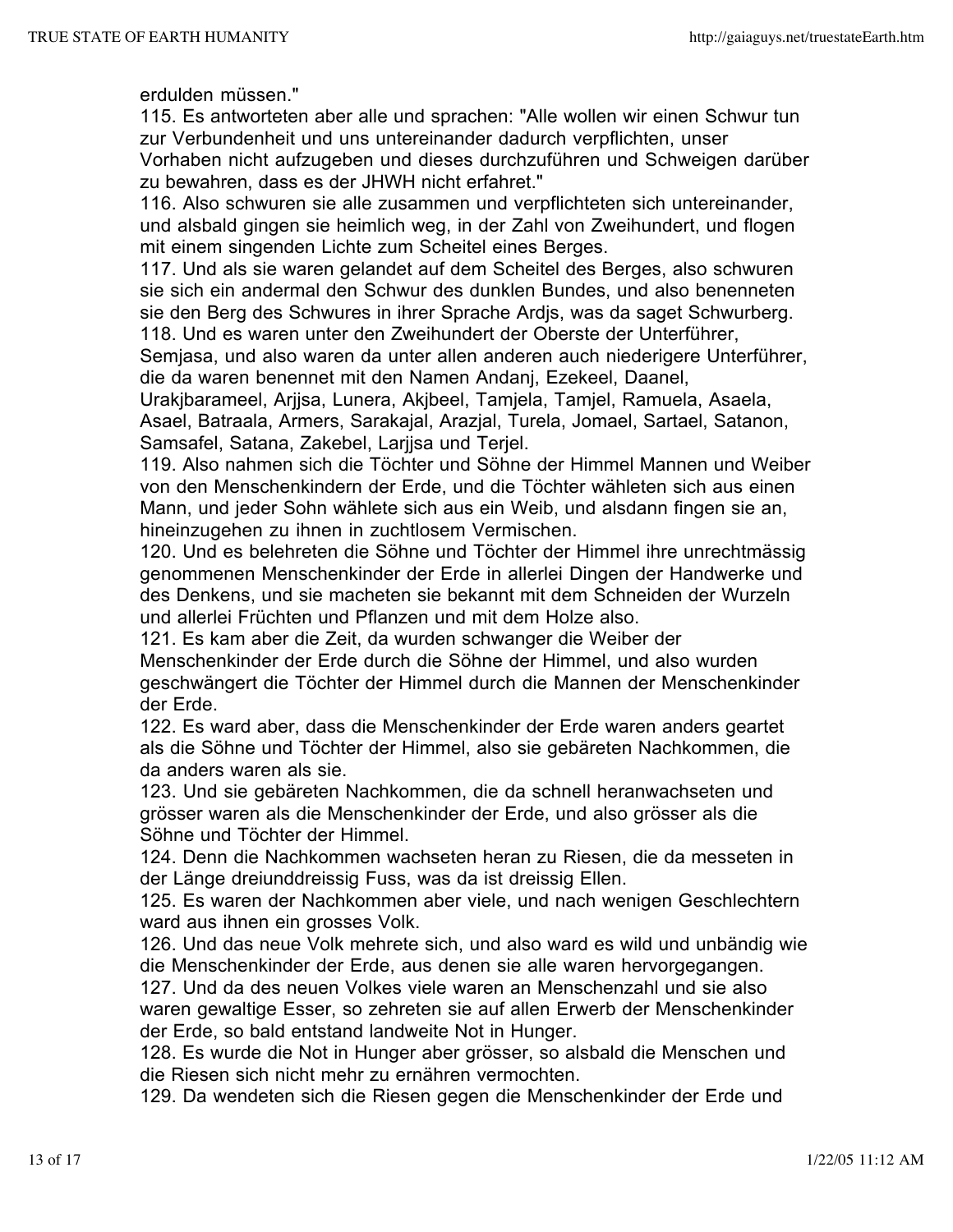also gegen die Söhne und Töchter der Himmel, aus denen sie waren hervorgegangen.

130. Es belegeten die Riesen die Menschenkinder der Erde und die Töchter und Söhne der Himmel mit Krieg und Gefangenschaft, so sie geschlachtet und aufgefressen wurden.

131. Es flieheten aber viele Menschenkinder der Erde und also viele der Söhne und Töchter der Himmel, so sie nicht mehr gesehen und nicht mehr verfolget waren von den Riesen, die da stetig in Bösheit wuchsen und an Wildheit zunahmen.

132. Und als die Riesen nicht mehr finden konnten die Menschenkinder der Erde und die Söhne und Töchter der Himmel, da begannen sie zu schänden alles Getier, das sich da regete.

133. Also schliefen sie bei dem Getier, den Vögeln, dem Getier des Landes und den Fischen der Wasser also, sie aber töteten sie auch und frassen sie auf untereinander, so sie Nahrung hatten am Fleische und also das Blut trinketen. 134. Also ward gezeuget dadurch das Böse auf Erden, das Ungerechte und der Krieg, die Lüge und das Blutvergiessen und alles andere Uebel, das da ist unter den Menschen der Erde.

135. Es lebeten aber die Riesen lange Zeit auf Erden, ehe sie in Unfruchtbarkeit verfalleten und aussterbeten.

136. Die Menschenkinder der Erde waren entwichen in ferne Lande, und mit ihnen waren die Söhne und Töchter der Himmel.

137. Sie alle aber waren gefangen im Geschehen, das da ward erzeuget durch die Riesen, die da waren ihre Nachkommen und Nachkommen der Nachkommen.

138. Und es lebeten fortan die Söhne und Töchter der Himmel und die Menschenkinder der Erde untereinander, und also waren sie fortan gleichsam den Riesen, nämlich böse und gepräget von allen Uebeln.

139. Also lebeten sie fortan wild, wie das Sausen des Windes, und also ausgeartet wie das gewaltige Brausen des Sturmes, weshalben gesaget ist, dass sie lebeten in Saus und Braus.

140. Wie sie aber lebeten untereinander in dieser Weise, so lebeten sie zu anderen, die da waren Fremde für sie, also sie diese verführeten zum Uebel und also auch bekriegeten.

141. Es waren aber die Söhne und Töchter der Himmel zur Zeit ihrer Fehlung verbannet vom JHWH und den Seinen, so sie nicht mehr konnten zurückkehren zu ihresgleichen, weshalben sie also verblieben unter den Menschenkindern der Erde, unter denen sie länger lebeten an Alter als diese, denn ihre Zeit des vollendeten Lebens ward eintausendzweihundert Jahre.

142. Und es waren die Menschenkinder der Erde unterwiesen durch die Söhne und Töchter der Himmel in allerlei Handwerk und in vielen anderen Dingen, so also auch im Guten und im Bösen.

143. Es war das Erfassen des Bösen aber grösser allenthalben, also es sich ausbreitete, wie es da ward geboren durch die Riesen, die da gezeuget waren im Verbotenen.

144. Also lerneten die Menschen der Erde von den Söhnen und Töchtern der Himmel, und also waren sie gelehrige Schüler.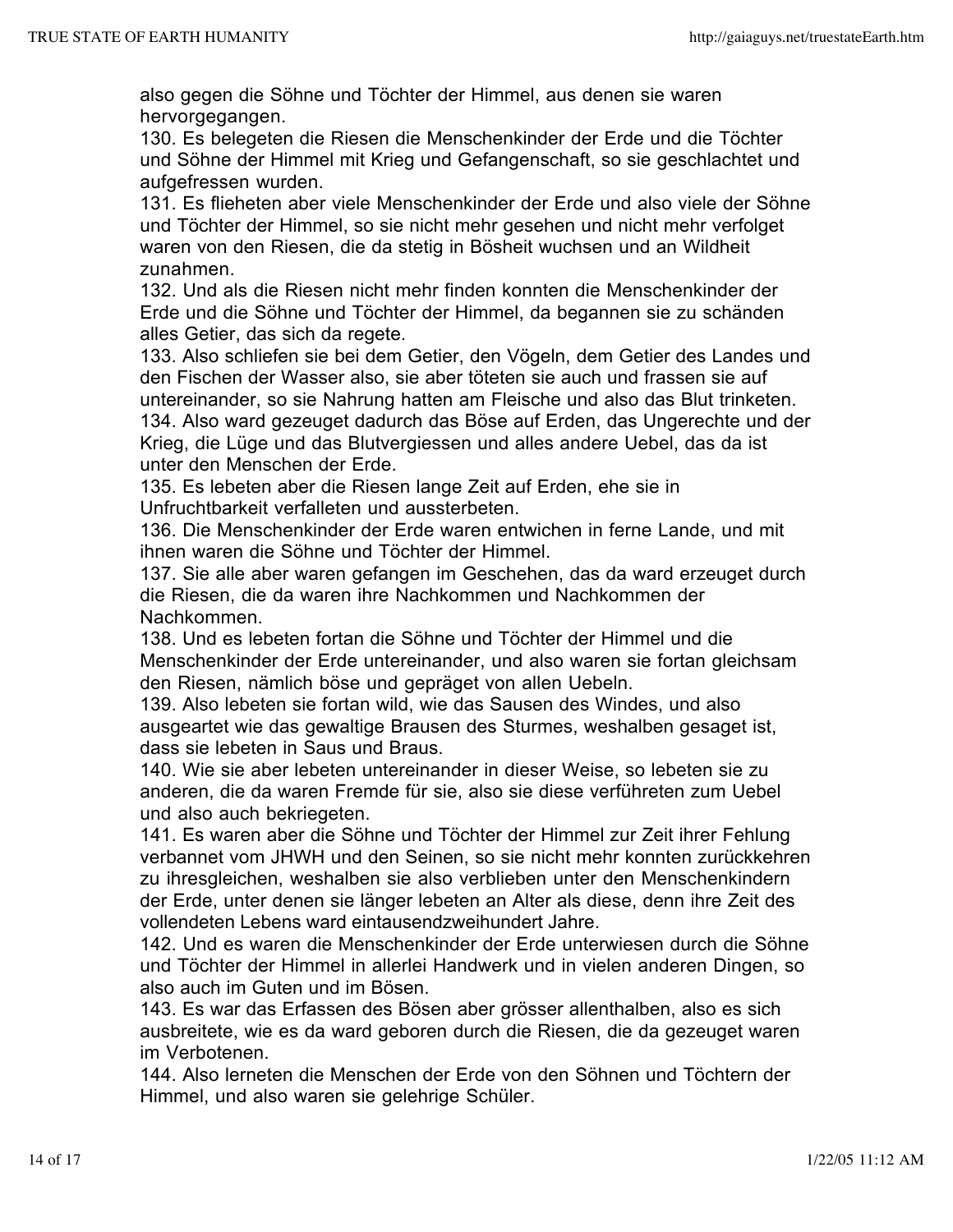145. Und es lehrete Asasel die Menschen Schwerter zu schmieden, und also Messer und Panzer und Schilde für das Kriegshandwerk und für den Gebrauch des Tages.

146. Also lehrete er die Menschen aber auch den Kampf und das Fechten um das Leben, gleichsam aber auch das Handwerk der Kunst des Schmuckes, so er tuete Schmuck erschaffen zur Zierde des Körpers, und also Schminke zum gleichen Bedarfe.

147. Er lehrete die Weiber im Tragen der Armspangen, die Verschönerung der Augenbrauen und das Tragen und Behängen mit kostbarsten und auserwähleten edlen Gesteinen, und also belehrete er die Menschen in der Herstellung aller Färbstoffe und das Auffinden der Erze und das Schmelzen und Schmieden der Metalle der Erde.

148. Und wahrlich, es ward bald grosse Ungerechtigkeit und Hurerei auf Erden, denn alle Menschen waren verderbet und lebend in irrigen Lehren und zu eigenem Vorteile.

149. Und es ward viel Wahrheitslehre und viel Irrlehre verbreitet, die da ausgingen in Rechten oder Unrechten von den Weithergereisten aus den Tiefen des Universums und von den Menschenkindern der Erde, die da dem Bösen und Ungerechten verfallet waren durch das böse Tun der Riesen. 150. Es lehrete Temela die Kunst des Sternsehens, Kakabel lehrete zu deuten die Zeichen der Natur, Asradel lehrete den Lauf des Mondes, Amezaarak lehrete die Beschwörung der Toten und also die Kunst der Heilkunde aus Wurzelwerk, Barakala lehrete die Kunst der Sterndeutung, und Karanas lehrete die Gesetze und Gebote der Schöpfung.

151. Es waren die Menschen aber verdorben, also sie auf Abwegen wandeleten und nicht der Wahrheit trächtig sein wolleten, was aber gesehen und gehöret ward von Tekla, der Tochter Gabrjels, der da war Oberster über die Heerscharen des JHWH und also Weithergereister, Sohn der Himmel aus den Tiefen des Universums.

152. Und Tekla beobachtete alles Geschehen auf Erden, derweil sie über die Lande flog im singenden Lichte, denn sie sollete ersehend beobachten, was da geschehe auf Erden unter den Menschenkindern, und also was da getan sei und Auswirkung zeige durch die verbanneten Söhne und Töchter der Himmel. 153. Also aber ward nur Ungerechtigkeit, Blutvergiessen, Hurerei, Schrecknis und Uebel aller Art, was in Beobachtung fallete, also Tekla ihrem Vater Gabrjel erstattete Aufklärung über alles Ersehen und Hören und Beobachten.

154. Und es fallete in Entsetzen der Oberste Gabrjel, also er tuete seinen Bericht über das Gehörete an den JHWH, der da ward fallend in grosse Sorge und also beauftragete seinen Obersten Gabrjel und also die Unterführer Mjkaal, Urjana und Surjana, dass sie da solleten Aufklärung schaffen ein andermal und in seinem Auftrage.

155. Also bestiegen der Oberste Gabrjel und di e Unterführer Mjkaal, Urjana und Surjana ihr singendes Licht und flogen über die Lande der Erde, und also blicketen sie herab vom Himmel und ersahen das viele Blut, das da vergossen ward auf Erden, und also ersahen sie all das Ungerechte unter den Menschen auf der Erde.

156. Und als sie ersahen alles Uebel, da erschrecketen sie sehr und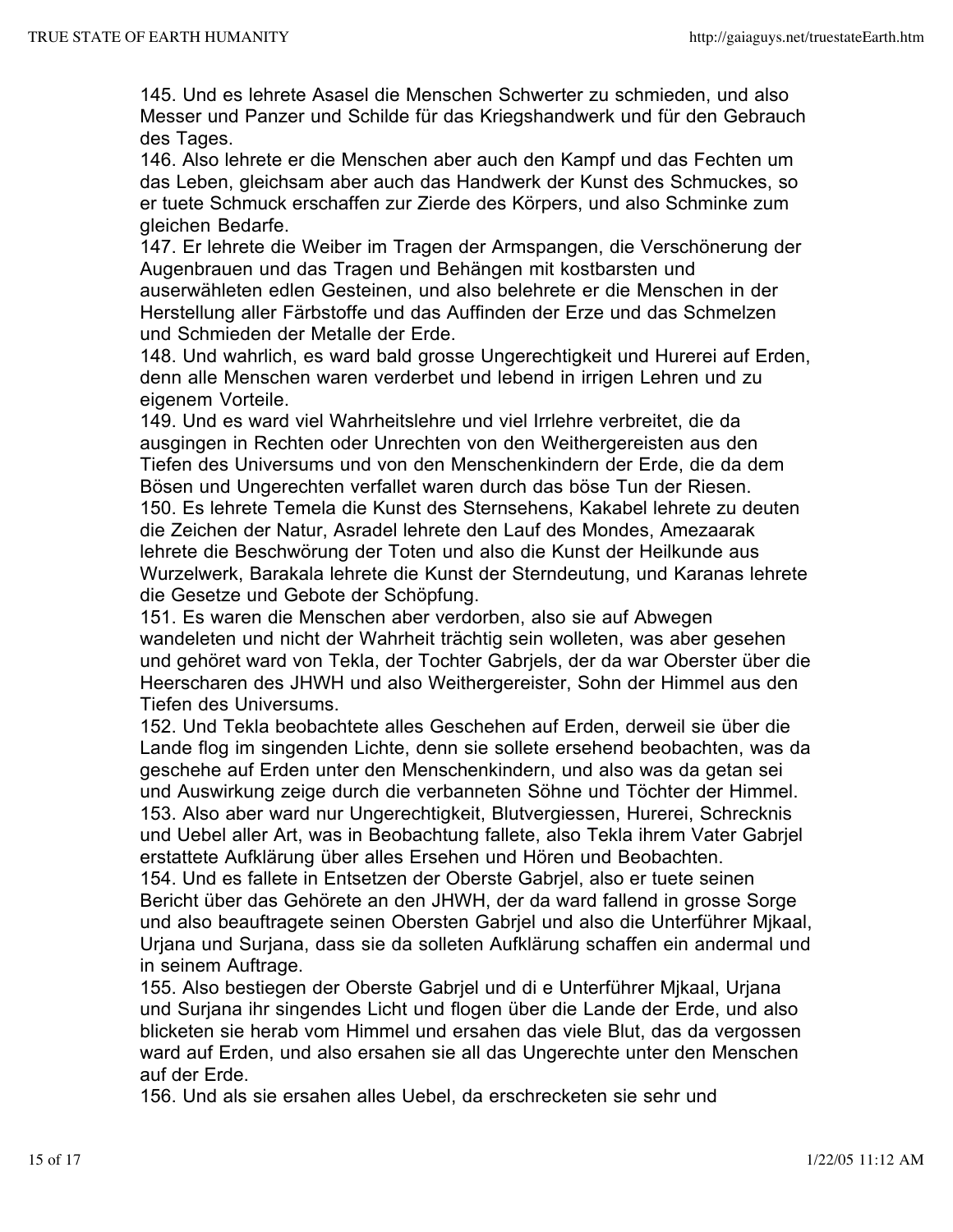sprecheten untereinander: "Wir müssen dem JHWH berichten, was wir ersehen haben von allen den bösen Greueln."

157. Also treteten sie vor den JHWH und sageten: "Was wir ersehen haben ist des Greuels mehr, als Menschen tuen können, denn die Stimmen ihres Geschreies und ihre Uebeltaten lassen die Erde widerhallen bis zu den Pforten des Himmels.

158. Nur wenige Gerechte sind noch, die da flehen zum Himmel und klagen und bitten, dass ihnen Recht geschaffet sei, derogleichen, wer ihnen dieses Recht auch immer bringe." .

159. Und also sprachen sie zum JHWH: "Es flehen die Menschen zur Schöpfung in Worten des Betens und der Ohnmacht und also: 'Schöpfung, die du bist die Schöpfung aller Schöpfung, die du da bist Königskraft auf dem Throne der Herrlichkeit und bestehend durch alle Geschlechter aller Welten, dein herrlicher Name sei geheiliget und gepriesen durch alle Geschlechter aller Welten.

160. Schöpfung, du hast alles gemachet, und die Herrschaft über alles ist bei dir, also aber ist dir alles aufgedecket und offenbar, so du alles siehest und sich nichts mag verbergen vor dir, doch warum hilfest du uns nicht, und weshalben gibest du uns nicht Rettung ?'"

161. So also berichteten sie dem JHWH und sageten, dass da die wenigen Gerechten hoffeten auf die Hilfe der Schöpfung, und dass da die Menschen waren glaubend geworden, dass die Schöpfung wäre ein König mit viel Heerscharen und Kampfstreitern, die das Schwert führen solleten wider alles Böse.

162. Und also sprecheten sie zum JHWH, dass Semjasa ward geworden ein Oberster der Bösen und also der Hauptführer der Irrlehren allen Uebels, also aber berichteten sie, dass auch Asasel alle Ungerechtigkeit unter den Menschen der Erde gelehret und auch grosse Geheimnisse der Weithergereisten aus den Tiefen des Universums verraten hatte.

163. Also aber berichteten sie dem JHWH, dass die Lande seien voll von Blut und Hurerei und Ungerechtigkeit auf der Erde, und dass die wenigen Gerechten nicht vermöchten zu entrinnen allem Uebel.

164. Und es ward entsetzet der JHWH und sprach, dass da baldiges Ende sei unter den Ungerechten der Erde, denn solches Tun könne nur getrieben sein so lange, dass der Mensch der Eigenzerstörung verfalle und alles vernichte, so nur ein Zuwarten sei bis zu dieser Zeit.

165. Also geschehete alles nach seiner Bestimmung, deroweilen die Menschen der Erde sich in Kriegerei verfielen, so die Genossen und Volkschaft des Semjasa auf der einen Seite, und Asasel und seine Genossen und Volkschaft auf der anderen Seite.

166. Semjasa aber und Asasel waren Kundige der Herstellung von Todessonnen aus dem Gesteine des Lebens, also sie die Geheimnisse verrieten und Todeskugeln baueten, die sie heimlich einander in ihren Städten verstekketen, um diese in böser Todesglut zu zerstören und zu verbrennen. 167. Es ward aber die Stadt von Semjasa Somon, und die Stadt von Asasel ward Turas, und also grelleten auf in ihnen die Todessonnen von Menschenhand, und jede zu ihrer Zeit, so in Somon beim Aufgang der Sonne,